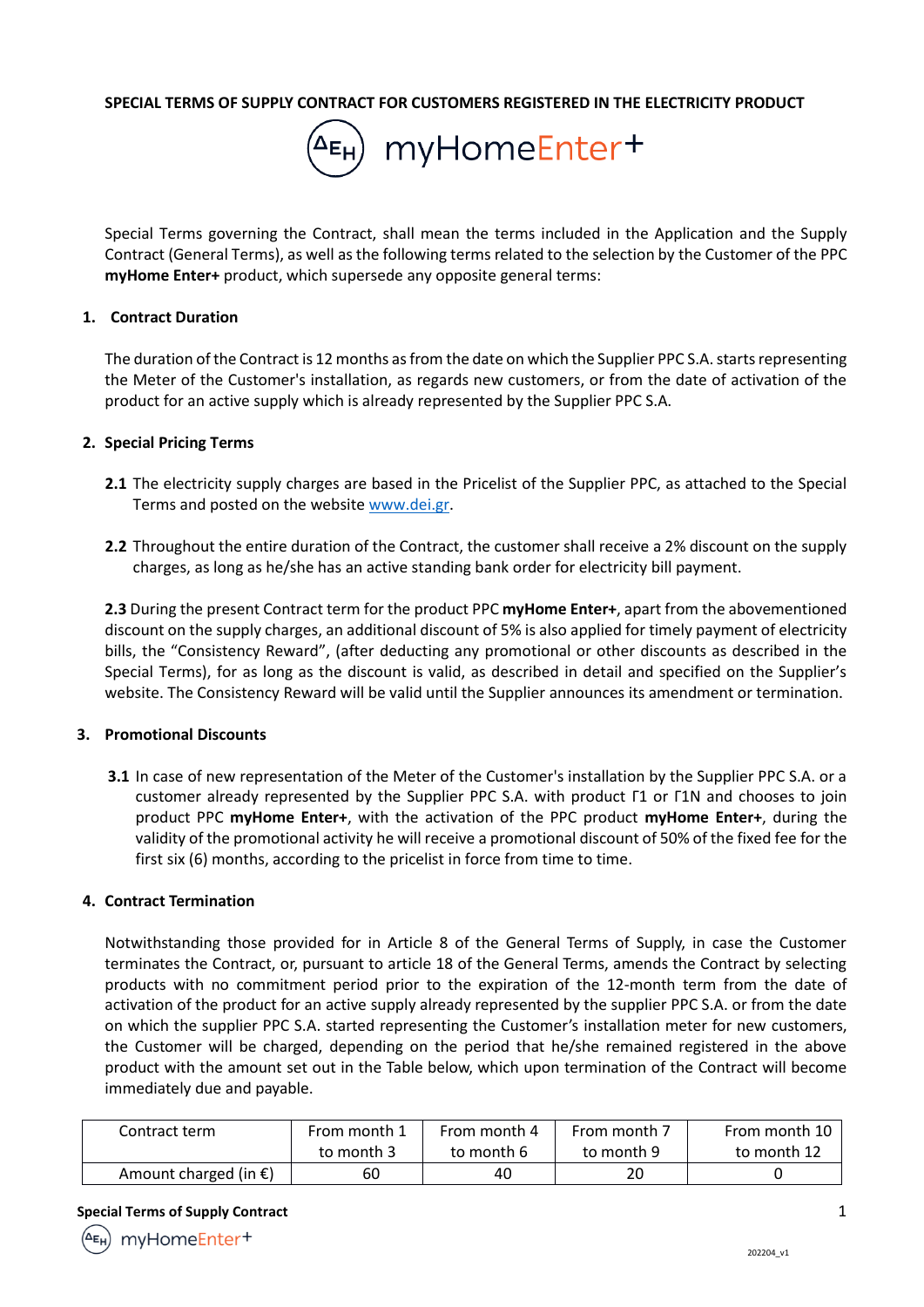The customer will not be charged with any of the above amount in case of Contract Termination or Conclusion of a new Contract with PPC after the expiry of the Program and during the year of renewal of the Contract, pursuant to Special Term 6.

# **5. Billed Energy**

In case the Customer selects to receive a monthly bill, billing will be carried out by the Supplier PPC S.A. for the quantities of electricity supplied to the Customer on a monthly basis, taking into account the history of customer's consumptions during the corresponding period of the previous year, so as to correspond as accurately as possible to the actual consumption and will be settled based on the quantities of electricity resulting from meter readings on a 4-month basis or on any other time basis, in accordance with those provided for in the applicable legislation. Specifically, pursuant to those mentioned above, in case of monthly bill, within a 4-month period three (3) Estimated bills and one (1) Actual bill will be issued, as long as meter readings are made available by the Distribution Network Operator.

# **6. Contract Renewal**

**6.1** After the expiry of the initial commitment period of twelve (12) months and pursuant to Article 5 of the General Terms of the Contract for Residential or Non-Residential Customers with supply capacity of up to 25 kVA, the Contract will be automatically renewed indefinitely and the applicable tariff for the product PPC **myHome Enter+,** as published and in force each time, as well as the General and Special Terms for this product, as published and in force, shall apply, with the exception of any promotional discounts being applied. In case the product is no longer available, the basic tariff and the corresponding terms shall apply mutatis mutandis.

**6.2** The Customer will be notified of the forthcoming expiry of the Contract by means of notification in a special field of the electricity bill or via email, which will refer to the Supplier's website for more information; at the same time the Customer will be reminded of his/her right to terminate the Contract, pursuant to Article 8 of the General Terms of Supply for Residential or Non-Residential Customers with supply capacity of up to 25 kVA.

# **7. Additional Green Pass Service**

The product PPC **myHome Enter+** includes free of charge the additional service Green Pass. Green Pass is the trade name of the Guarantees of Origin of electricity produced from Renewable Energy Sources (RES). The Additional Green Pass Service certifies by PPC S.A. that for the electricity consumed at the customer's home, an equivalent amount of electricity is produced and bound by PPC's Renewable Energy Sources (RES) plants.

# **8. Additional 24/7 Emergency Technical Assistance Services**

In the context of the product **myHome Enter+**, PPC offers additional Emergency Technical Assistance free of charge, as follows:

**8.1** PPC S.A. has concluded with the Insurance Company under the trade name "GENERALI HELLAS S.A." the **Group Insurance Policy No 12014646** for the purpose of providing emergency technical assistance at home to PPC S.A. residential customers. GENERALI HELLAS S.A. will fulfill the purpose of the above insurance policy in collaboration with a company that operates a network of technical assistance technicians under the trade name "Europ Assistance S.A. Greek Branch", having its seat at 205 Piraeus st. & Panagi Tsaldari st., Athens GR-177 18, (hereinafter called "Europ Assistance").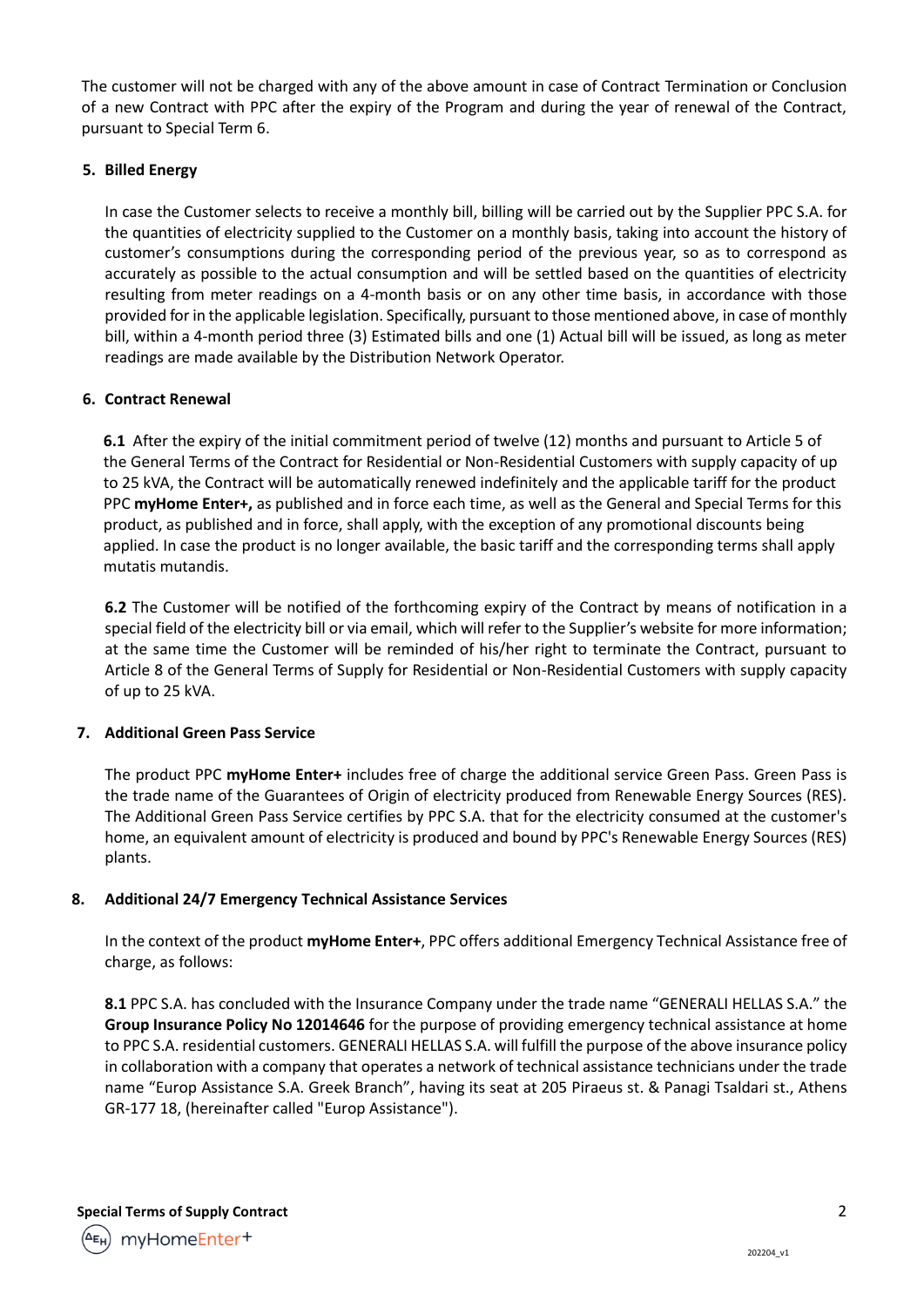**8.2** For the execution of the insurance contract, the following personal data of the customer shall be forwarded by PPC to the companies Generali and Europ Assistance in order to activate the insurance policy, namely:

Customer's Name, Contract Account, Address of property (street, number) – Postal Code – City – Region, landline and mobile phone number.

Said personal data may be used by Europ Assistance or PPC S.A. for customer satisfaction surveys.

The details of the Insured party and the address of the Insured property are those included in the present Electricity Supply Contract.

**8.3** In case of emergency requiring immediate action or rendering the insured property uninhabitable or unsafe for habitation, the customer may reach the call center at **210-3497067** 24 hours a day, 365 days a year and give his/her Name, his/her Contract Account (mentioned in the electricity bill), the precise Address of the Insured Property and a brief description of the problem. A specialized network of technicians/associates of Europ Assistance will ensure the prompt provision of emergency technical assistance services at the customer's property, after being notified. Please note that Europ Assistance shall notify the customer of the personal details of the technician that will provide emergency technical assistance. The technician must present his ID card to the customer and the customer must present the electricity bill on which the Contract Account is stated.

**8.4** The incidents covered by the policy concern the following cases:

- $\checkmark$  Fault in the electrical installations of the Insured Property
- $\checkmark$  Damage to the fixed plumbing installation of the Insured Property
- $\checkmark$  Breakage of crystals and panes of glass
- $\checkmark$  Damage to the lock of the main entrance of the Insured Property, lock not working or damaged

The provided Insurance Coverage is listed in more detail below:

The exact framework of the insurance for Emergency Technical Assistance at Home is described in detail in the Insurance Terms, Conditions, Insurance Coverage, Deductibles, Insurance Coverage Exceptions included in the **Group Insurance Policy 12014646,** which is posted on www.dei.gr on the electricity product **myHome Enter +** page.

| <b>Coverage</b>                                                                                                                               | <b>Damage to be covered</b>                                                                                                                                                                                                                                                                                                                                                                                                                                                                                                                                                        | What is compensated by<br><b>Generali</b>                                                                                                                                     |
|-----------------------------------------------------------------------------------------------------------------------------------------------|------------------------------------------------------------------------------------------------------------------------------------------------------------------------------------------------------------------------------------------------------------------------------------------------------------------------------------------------------------------------------------------------------------------------------------------------------------------------------------------------------------------------------------------------------------------------------------|-------------------------------------------------------------------------------------------------------------------------------------------------------------------------------|
| Sudden<br><b>or</b><br>unexpected<br>damage<br>and<br>problems to the<br>fixed<br>plumbing<br>installation of the<br><b>Insured Property.</b> | In case of broken pipes or valves (Fixed<br>plumbing installation) at the Property.<br>Coverage includes, in each case according to<br>the special exceptions as these are described<br>in detail in the special terms of the program<br>"Emergency Technical Assistance at Home"<br>posted on www.dei.gr, emergency plumbing<br>damage requiring inspection and benefits for:<br>• Repair/Change of bathtub tap<br>• Repair/Change of bath sink tap<br>• Repair/Change of kitchen sink tap<br>• Repair/Change of toilet flush,<br>• Unblocking of toilet,<br>• Unblocking of sink | Travel, labor and material<br>cost with per-occurrence<br>limit of up to one hundred<br>(100) Euros and maximum<br>limit of two (2) incidents per<br>annual Insurance Period. |

#### **Special Terms of Supply Contract** 3

| <sup>^E</sup> H) myHomeEnter <sup>+</sup> |
|-------------------------------------------|
|                                           |